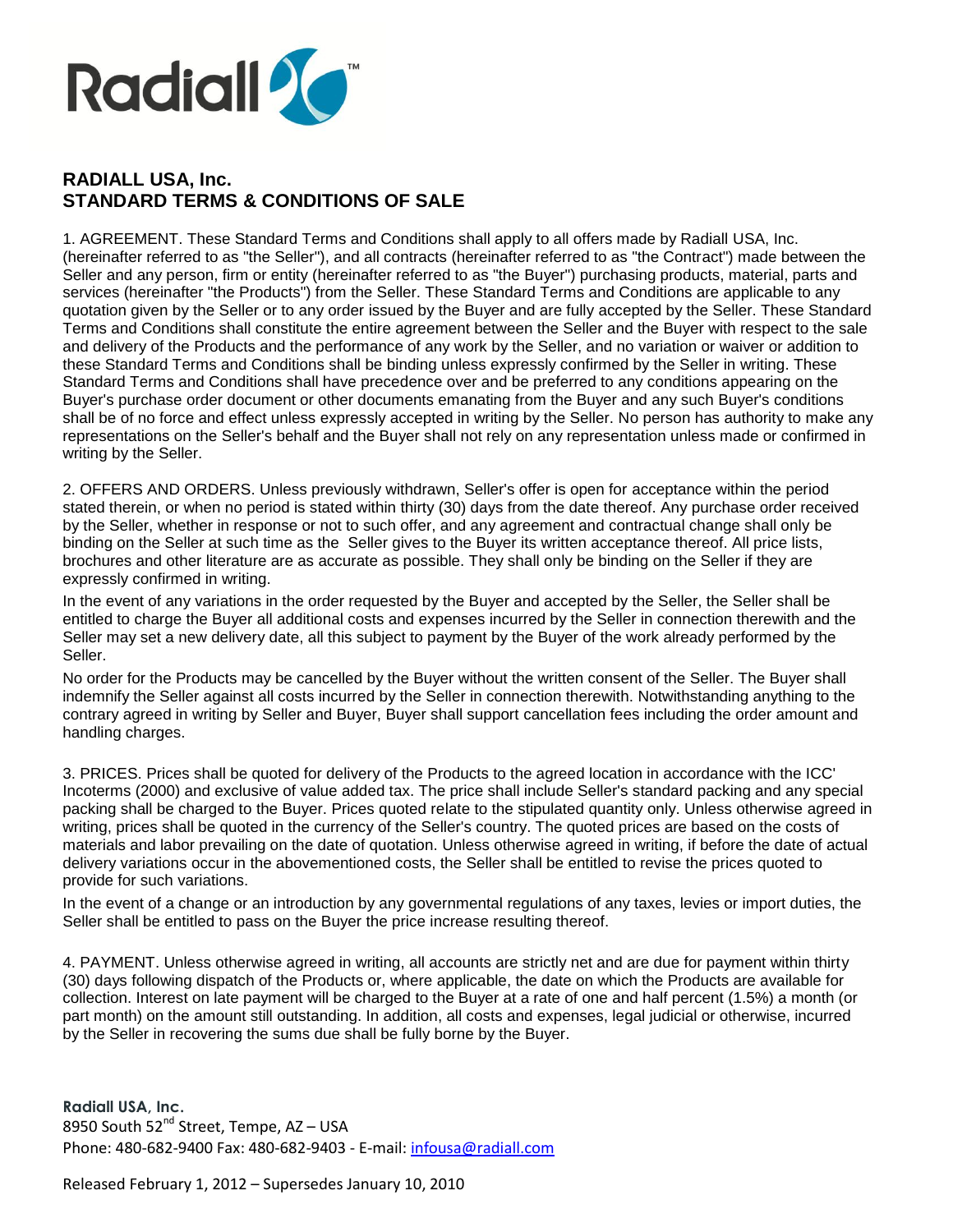

If the Buyer fails to effect payment on the due date, the Seller reserves the right, in addition to any other legal rights and remedies available to it, to suspend further deliveries of Products until such time as payment is received from the Buyer or to terminate the Contract. Should the Contract be terminated by the Seller, the Buyer will be liable to the Seller for the price of all Products actually delivered or completed and ready for delivery. The Seller further reserves the right to claim the fair and reasonable price for partly completed Products based on manufacturing costs up to the date of termination.

If the Buyer fails to take delivery of the Products under any Contract within eight (8) days of the date of notification that they are ready for delivery the Seller shall have the right to invoice for payment at any time after the expiry of said period and payment shall be due thereon as if delivery had been made.

The Seller reserves the right at any time, even in the course of performance of the Contract, to require the Buyer to furnish a guarantee of payment whose terms shall be agreed upon in writing by the Seller.

If the event that Buyer makes an assignment for the benefit of creditors, files a petition in bankruptcy, or is adjudicated bankrupt or insolvent, or has a receiver or trustee in bankruptcy appointed to all or part of its assets, or if any action is taken to dissolve, liquidate or wind up the Buyer, the Seller shall have the right to terminate upon written notice and with immediate effect the Contract, without prejudice to its rights to claim compensation for all costs and damages incurred by the Seller in connection therewith.

5. RESERVATION OF TITLE. Title to any Products sold under any contract shall not pass to the Buyer until the Seller has received payment in full of all sums invoiced together with any interests accrued thereon and other charges. In the meantime the Seller shall remain the full legal and beneficial owner of the Products and the Buyer shall hold any proceeds of sale of the Products as trustee or as bail for the Seller free from any charge, lien or other encumbrance. The Buyer agrees that it will assign to the Seller upon the Seller's request all of its rights under a contract of sale against any subsequent Buyer of the Products or any of them or of the equipment in which the Products have been incorporated. Until such time as title to the Products passes to the Buyer or until such time as the Products are sold, the Buyer shall keep the Products fully insured with a reputable insurer and shall store them in such a way as they can be readily identified as being the Seller's property. The Seller has the right to recover possession of all or any of the Products or to seize any of the Products at any time and is entitled to enter upon any of the premises of the Buyer for the purpose of doing so. If the Buyer makes an assignment for the benefit of creditors, is adjudicated bankrupt or insolvent, has any proceedings commenced against it for reorganization, readjustment of debt, dissolution or liquidation, or has its business wound up, the Seller shall be entitled to claim back as its property any Products delivered but not yet paid for or not paid for in full, without prejudice to its rights to demand compensation for any losses or damage resulting thereof.

6. EXPORT CONTROL. In performing the obligations of this Agreement, the Seller and the Buyer will both comply with United States export control and sanctions laws, regulations, and orders, as they may be amended from time to time, applicable to the export and re-export of goods, software, technology, or technical data or services, including without limitation the Export Administration Regulations ("EAR"), International Traffic in Arms Regulations ("ITAR"), and regulations and orders administered by the Treasury Department's Office of Foreign Assets Control (collectively, "Export Control Laws

7. DELIVERY. Unless otherwise agreed in writing, all deliveries of Products shall be made Ex Works of Seller's factory in accordance with ICC's Incoterms (2000). All risks of loss or damage to the Products shall pass from the Seller to the Buyer when the Products are delivered to the Buyer in accordance with the agreed trade term as defined in ICC's Incoterms (2000).

The Seller may make deliveries in installments which will be invoiced individually. The Buyer will make payment in accordance with clause 4 of these Standard Terms and Conditions.

**Radiall USA, Inc.** 8950 South 52<sup>nd</sup> Street, Tempe, AZ – USA Phone: 480-682-9400 Fax: 480-682-9403 - E-mail: infousa@radiall.com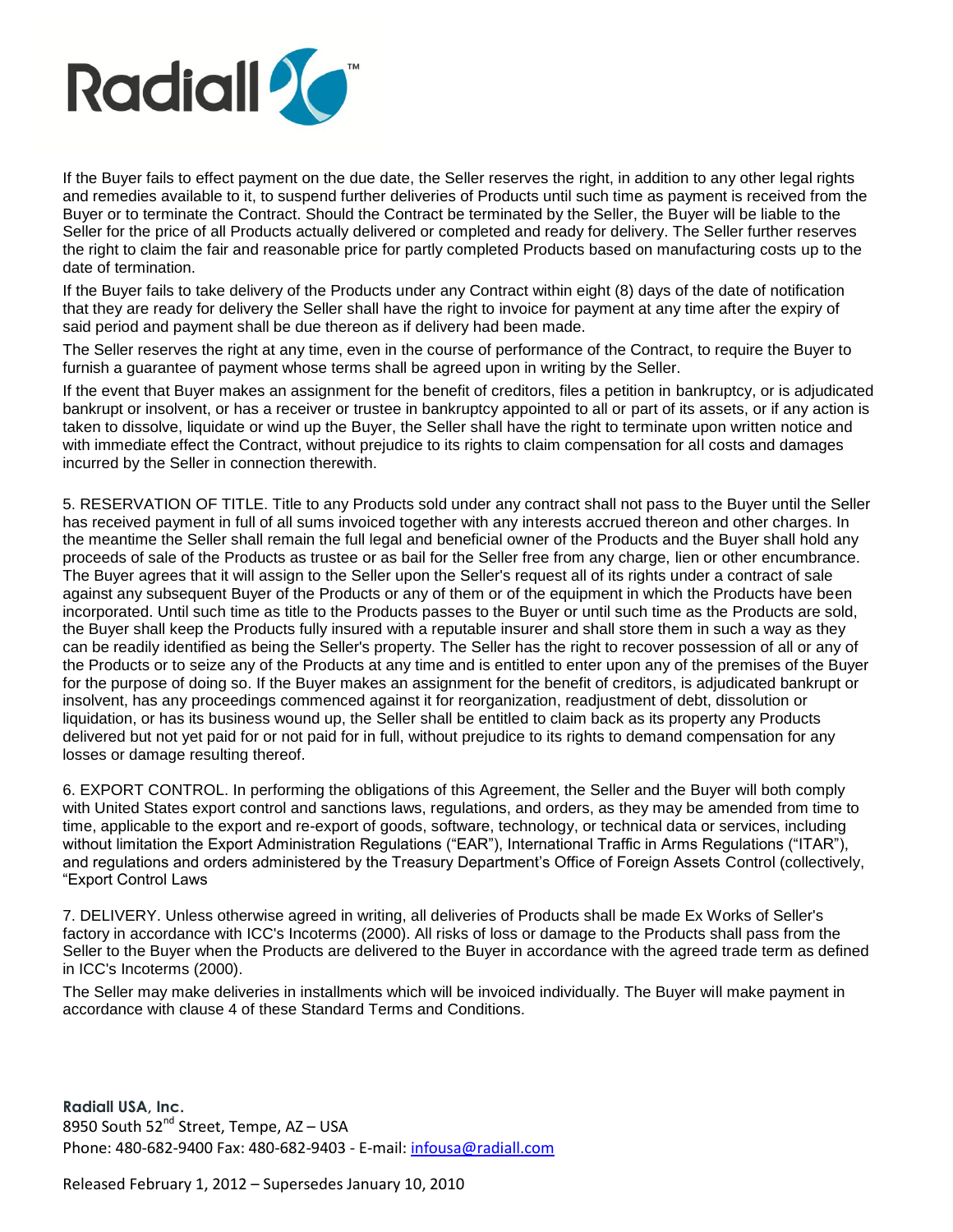

Times specified for delivery of the Products are given and intended as estimates only unless otherwise agreed in writing. Where a firm time for delivery has been expressly agreed upon, no delivery shall be considered overdue until the Buyer has made a written request for delivery and given the Seller a reasonable opportunity to comply therewith. The Buyer shall have the right to cancel the Contract by serving written notice to the Seller if the Seller is unable due to circumstances for which it is fully responsible to comply with the extended or postponed delivery time and the Buyer has stated in writing when agreeing to the new delivery time that it will refuse to take delivery if the new delivery date is not met. In no event shall the Seller be liable for indirect, special, consequential or punitive damages arising out of or in connection with the late delivery of the Products.

The Buyer shall inspect or have inspected the Products delivered and shall notify the Seller in writing of any discrepancy regarding the quantity, specification or quality of the Products to the order within fourteen (14) days of receipt of the Products. Once this time period has elapsed, the Buyer shall be deemed to have accepted the Products. The Seller shall replace incorrect Products and deliver additional Products to meet the ordered quantity and the Buyer shall have no claim to compensation whatsoever. The Buyer shall not return any Products without the prior written permission of the Supplier. Submitting a claim shall at no time release the Buyer from its obligations under the Contract.

8. WARRANTY. The Seller warrants that any product supplied under purchase orders issued by Buyer and accepted by The Seller, where properly used, stored and maintained, and if properly assembled and installed, shall be in compliance with all purchase order requirements and shall be free from defects in workmanship and material for a period of 12 months after delivery of the products. Buyer shall give The Seller, within ten (10) days of the discovery of any non-compliance, written notice of the claimed defect and satisfactory proof thereof. The Seller shall, within ten (10) days of the receipt of the return product, provide Buyer with written notice of the results of investigation and the scheduled reworked or replaced product delivery schedule. The Seller's obligation and Buyer's exclusive remedy under this warranty shall be limited to repair or replacement by The Seller at its cost of the products which prove defective within the applicable warranty period or to a refund of the purchase price of such defective products. Warranty replacements do not constitute an extension of the original warranty for the products. The Seller's warranty does not extend to (i) any damage or loss due to misuse, accident, disaster, abuse, neglect, [normal wear], or damage or loss due to work not performed by The Seller or its contractors, (ii) damage or loss caused by product which has been repaired or altered by Buyer or a third party without The Seller's prior written approval, and (iii) defects arising out of incorrect or insufficient data, drawings, specifications or instructions furnished by Buyer. Except as expressly provided herein, the seller makes no representation or warranty of any kind, express or implied, as to merchantability, fitness for a particular purpose or any other matter with respect to the products.

9. TOOLING. All tools, moulds and fixtures which are developed by the Seller under the Contract or made by the Seller under any purchase order from the Buyer shall be and remain at all times the exclusive property of the Seller.

10. CONFIDENTIALITY. All parties to the Contract shall maintain in strict confidence and shall not, without the other party's prior written authorization, disclose to third parties any documents and confidential information designated by the furnishing party as confidential, and furnished to the other party pursuant to the Contract. The receiving party shall not use the other party's confidential information for any other purpose than the performance of the Contract. Neither party shall be liable for disclosing any confidential information if it is known or becomes known to the general public otherwise than through an act of negligence by the receiving party. Upon termination of the Contract either party shall return to the other party all confidential information which is in its possession. The Buyer shall not make any advertisement, publicity or communication regarding the Contract or the Seller's relationship with the Buyer without the Seller's prior written consent. The parties' obligations under this Clause shall survive the termination of the Contract.

**Radiall USA, Inc.** 8950 South 52<sup>nd</sup> Street, Tempe, AZ – USA Phone: 480-682-9400 Fax: 480-682-9403 - E-mail: infousa@radiall.com